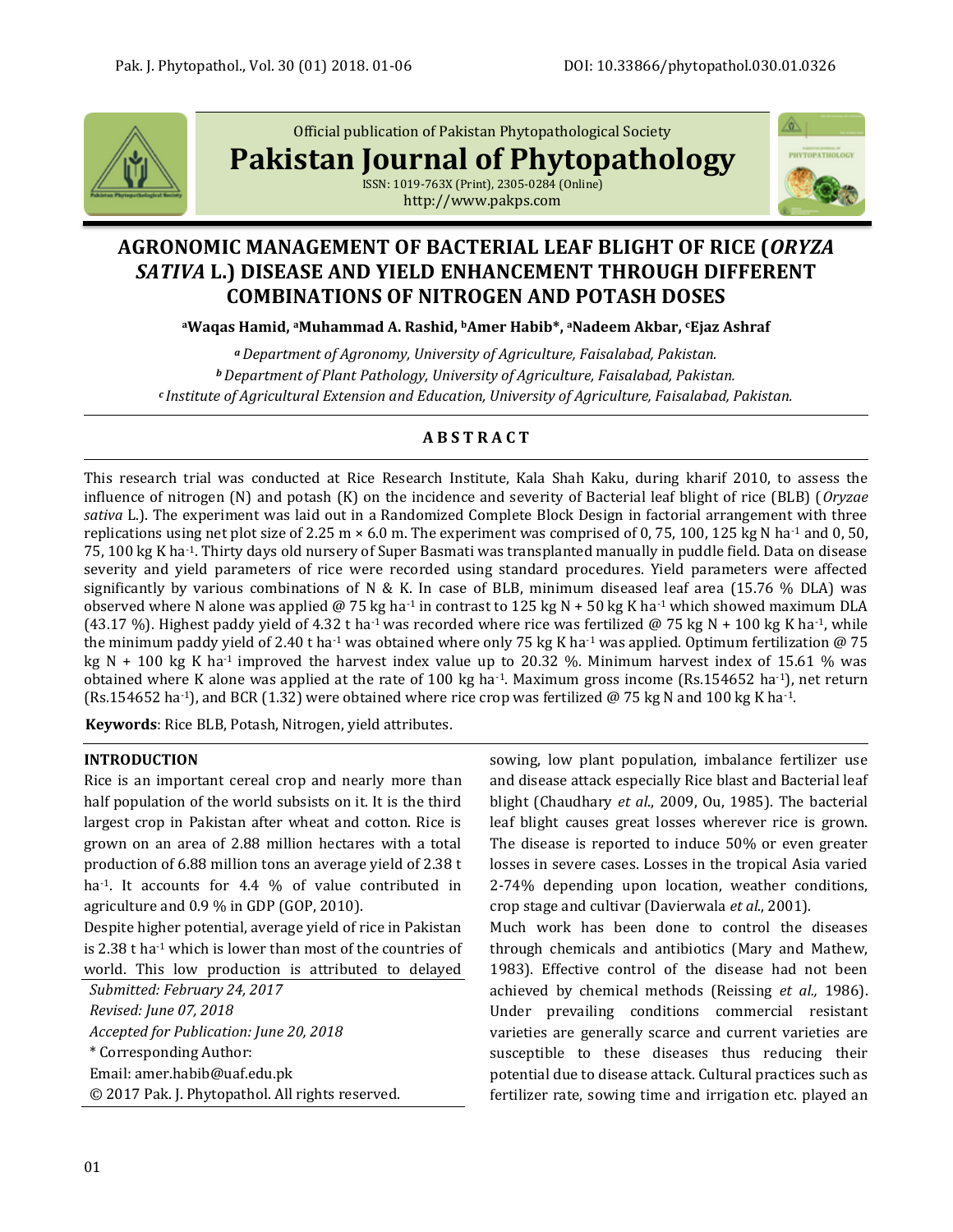important role for the management of these diseases (Kurschner *et al*., 1992, Long *et al*., 2000 and Myint *et al*., 2007). So, there is a need to emphasize over the cultural techniques for the effective management of these diseases.

The plant diseases are influenced by specific genotype, fertilizer input and climatic conditions, which vary yearly (Krupinsky *et al.,* 2007). Different plant nutrients and their balanced use play a significant role in reducing pest and disease infestation, which results in higher returns through enhanced yields and better quality (Magnen, 2008). The cultural control may include the alteration of N and K levels, and investigating the appropriate levels for the control of these diseases. Optimum fertilization of N and K induces tolerance in plants and minimize the disease incidence.

It is a fact that excessive N application predispose plants to disease caused by obligatory parasitic pathogens (Gothoskar *et al.,* 1995). Sharma (2007) reported that excessive use of N fertilizers could result in more leaf growth that was over succulent and more susceptible to certain diseases. It was found that BLB incidence considerably increased by enhancing the rate of N fertilizer (Matho and Ganguly, 2001).

The role of K is very important regarding the disease control. The potassium aggregate increases the vigor and the resistance of the plant to stress. It fortifies the straw, enhances the quality of grains and helps the transfer of starch, sugars and oils. K strengthens the plant leaf cells and K deficiency in leaf cells makes them weak and susceptible to secondary fungal infection (Harris, 1997). Sufficient K nutrition increases cell cuticle thickness, cell wall strength and production of phenols that ultimately implant resistance in crops (Jayasena and Brennan, 2007). Potassium fertilization greatly affected panicle blast development, the response being significantly linear and negative with increasing levels of K2O (Prabhu *et al.,* 1999). Thus disease incidence can be lowered by high K levels (Tajani *et al.,* 1993; William *et al*., 2001). However, in Pakistan K use is only about 2 kg ha-1 (GOP. 2010).

### **MATERIALS AND METHODS**

The research trial was conducted to study the influence of N and K levels on the severity of BLB at Rice Research Institute (RRI), Kala Shah Kaku, Lahore during the year 2010. The experiment was laid out in a Randomized Complete Block Design in factorial arrangement with three replications using net plot size of 2.25 m  $\times$  6.0 m. The experiment was comprised of 0, 75, 100, 125 kg N ha $^{-1}$  and 0, 50, 75, 100 kg K ha $^{-1}$ . Thirty days old nursery of Super Basmati was transplanted manually in puddle field on  $16<sup>th</sup>$  July 2010. Whole of the phosphorus @ 75 kg P ha-1 and Zinc was applied at the time of soil preparation. Whole of the K was added to the plots just before transplanting of nursery according to respective treatments. N was added in two splits i.e. 1/2 was applied just after transplantation of nursery and 1/2 half dose was applied 30 DAT. Machete 60EC was applied (2 t/ha) to control weeds just after four days of transplanting. The remaining (fallow) weeds were controlled manually. ZnSO4 (35%) was applied @ 12.5 kg/ha at 12 DAT. Rice was inoculated with *Xanthomonas oryzae* pv. *oryzae* following clipping method at tillering and heading stage. Data regarding BLB incidence was analyzed according to the following disease rating scales developed by IRRI (IRRI system, 1996) Table 1.

| Table 1. Disease rating scale for BLB of rice. |                        |         |
|------------------------------------------------|------------------------|---------|
| Percent area                                   | Response               | Ranking |
| $0\%$                                          | Highly resistant       |         |
| $0 - 1\%$                                      | Resistant              |         |
| $1 - 5%$                                       | Moderately resistant   |         |
| $6 - 25%$                                      | Moderately susceptible |         |
| 26-50%                                         | Susceptible            |         |
| 51-100%                                        | Highly susceptible     |         |

Table 1. Disease rating scale for BLB of rice.

Percent disease incidence will be calculated according to the formula as follows:

$$
Disease Indience (%) \frac{Total lesion area}{Total leaf length} \times 100
$$

The data obtained were analyzed statistically by using Fisher

analysis of variance technique and difference among treatment means was compared by using least significant difference test (LSD) at 5% probability level. The differences were only considered when significant at  $p<0.05$ .

### **RESULTS AND DISCUSSION**

**Disease incidence (%):** Data regarding the appearance of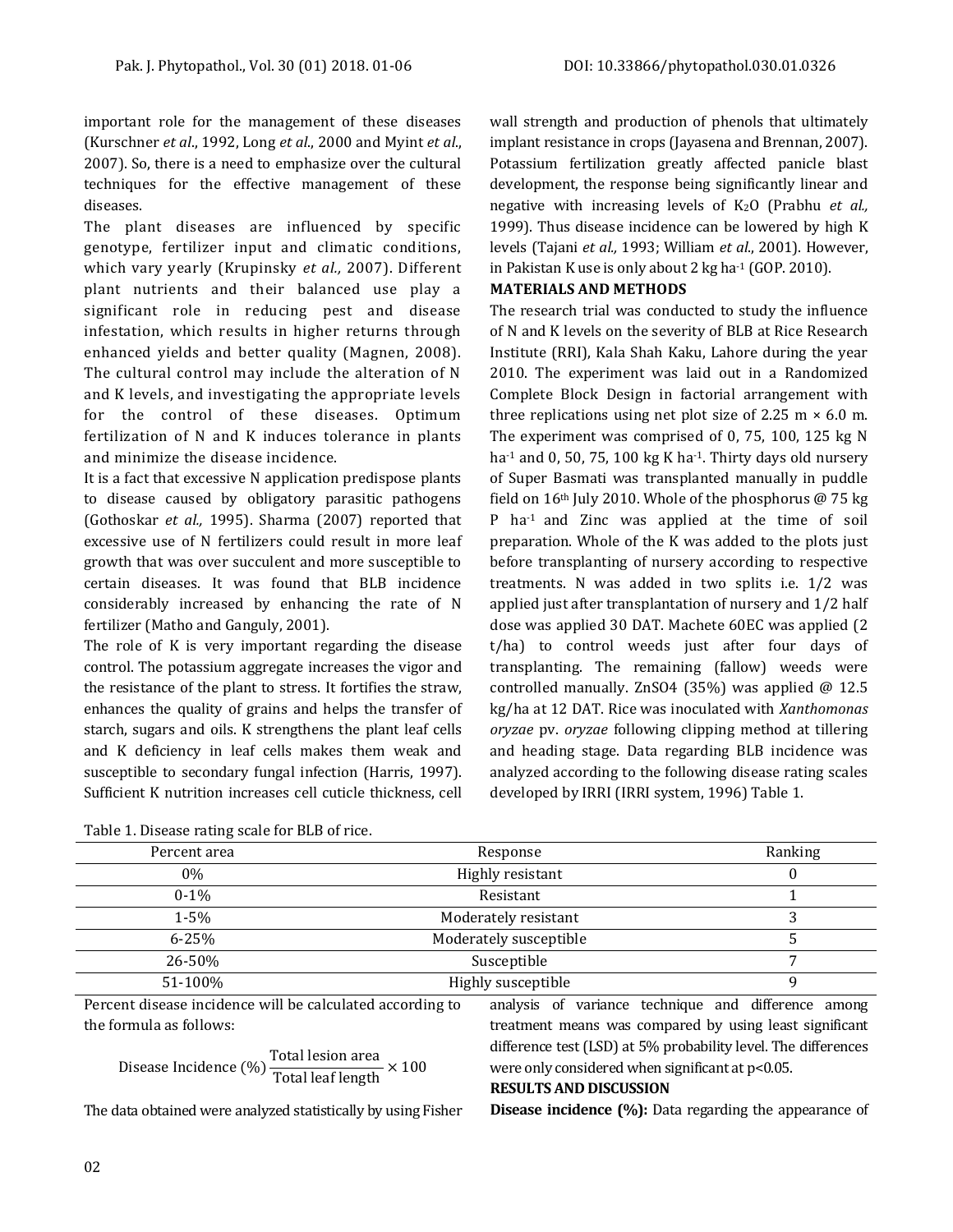| Table 2. Effect of N and K levels on BLB percentage leaf infection. |                    |                    |                     |             |        |  |  |
|---------------------------------------------------------------------|--------------------|--------------------|---------------------|-------------|--------|--|--|
| Treatment                                                           | N <sub>0</sub>     | N1                 | N <sub>2</sub>      | N3          |        |  |  |
|                                                                     | $0 \text{ kg/ha}$  | 75 kg/ha           | $100 \text{ kg/ha}$ | $125$ kg/ha | Mean   |  |  |
| $K0$ , 0 kg/ha                                                      | 35.27a             | 15.76c             | 25.89b              | 31.06ab     | 26.99b |  |  |
| K1, 50 kg/ha                                                        | 30.20 <sub>b</sub> | 24.13 <sub>b</sub> | 27.82b              | 43.17a      | 31.33a |  |  |
| K2, 75 kg/ha                                                        | 27.17a             | 23.07a             | 26.33a              | 27.00a      | 25.89b |  |  |
| K3, 100 kg/ha                                                       | 28.10a             | 21.22b             | 22.33 <sub>b</sub>  | 33.73a      | 26.35b |  |  |
| Mean                                                                | 30.18b             | 21.05d             | 25.59c              | 33.74a      |        |  |  |

BLB of rice is presented in Table 2. Data revealed that interaction of N and K regarding the incidence of BLB of rice

was statistically significant. The N and K also had significant effect on incidence of BLB.

| LSD value for $N = 3.41$ |  |  |
|--------------------------|--|--|
|                          |  |  |

LSD value for interaction= 6.837

### LSD value for  $K = 3.41$

Percent diseased leaf area (% DLA) increased significantly when assessed in the interaction of N and K. At zero kg K level, the zero kg N ha $^{-1}$  and 125 kg N ha $^{-1}$ produced statistically similar percent diseased leaf area (% DLA) i.e. 35.27 and 31.06 % respectively, followed by 25.89 % at 100 kg N ha $-1$ , and the minimum percent diseased leaf area (% DLA) of 15.76 % was obtained at 75 kg N ha-1. The maximum percent diseased leaf area (DLA) of 43.17 % was attained at 125 kg N ha<sup>-1</sup> at 50 kg K level, whereas 0, 75 and 100 kg N ha-1 produced statistically at par percent diseased leaf area (% DLA) i.e. 30.20, 24.13 and 27.28 % respectively. Percent diseased leaf area (% DLA) showed no response to N fertilization from 0-125 kg N ha<sup>-1</sup> at 75 kg K ha<sup>-1</sup>. On the other hand, at 100 kg K level, the zero and 125 kg N ha-1 gave highest percent diseased leaf area (% DLA) of 28.10 and 33.73 %, followed by 75 kg N ha-1 and 100 kg N ha-1 which gave 21.22 and 22.33 % DLA respectively.

The % DLA showed a parabolic trend to various N fertilization levels at zero  $kg$  K ha $^{-1}$  i.e. more where no N was applied, decreased by 55 % when N application was made at the rate of 75 kg N ha<sup>-1</sup> and again increased by 11.9-26.6 % at 100-125 kg N ha-1 against control (0 kg N ha<sup>-1</sup>). At 50 kg K level, the percent diseased leaf area remained unaffected with N fertilization from zero to100 kg N ha-1, however percent diseased leaf area (% DLA) reaches at its maximum at 125 kg N/ ha. On the other hand, percent diseased leaf area (% DLA) remained unaffected with any rate of N at 75 kg K level. The percent diseased leaf area (% DLA) once again showed a parabolic trend at 100 kg K level where comparatively high percent diseased leaf area (% DLA) was recoded in treatment with out N fertilization and it decreased by 24.48 % at 75 kg N level. A further increase of N fertilization by 25 kg N ha<sup>-1</sup> (i.e. 100 kg N ha<sup>-1</sup>) did not contributed any way to percent diseased leaf area (% DLA). However when N fertilization was increased upto 125 kg N ha<sup>-1</sup> the percent diseased leaf area  $(\%$  DLA) again increased by 33 %. Percent diseased leaf area (% DLA) varied differently in relation to N fertilization at different K rates. Irregular trend was seen at different K levels however 75-100 kg N ha<sup>-1</sup> gave lower percent diseased leaf area (% DLA) as compared to control and 125 kg N ha<sup>-1</sup>. Based on results it was deduced that BLB could be minimized by a better combination of N and K rather to apply these nutrients in a haphazard manner. So for better management of disease a balanced combination of N and K should be applied. Prabhu *et al.,* (1999) also suggested that K:N ratio is more important then the effect of each nutrient in blast development.

**Paddy yield (t ha-1):** Paddy yield enhanced significantly when assessed by the interaction of N and K. Results showed (Table 3) that at zero to 50 kg K ha $-1$  the yield depicted similar trend to N fertilization. The minimum yield was recorded at zero kg N ha-1 and an increase of 32-36 % was recorded at 75 kg N ha-1. A further increase of 25 kg N ha-1 did not contribute to yield, whereas increase in N fertilization up to 125 kg N resulted in decline of yield.

Treatments with 75 and 100 kg K ha $-1$  showed similar trend to N fertilization where the minimum yield was recorded in treatment with zero kg N ha-1, and an increase of 41-44 % was recorded when applied with 75 kg N ha-1. After 75 kg N ha-1 every increase in 25 kg N resulted in decline of yield and this decline was recorded 7-12 % at 100 kg N and 18-19 % at 125 kg N as compared with 75 kg N ha-1.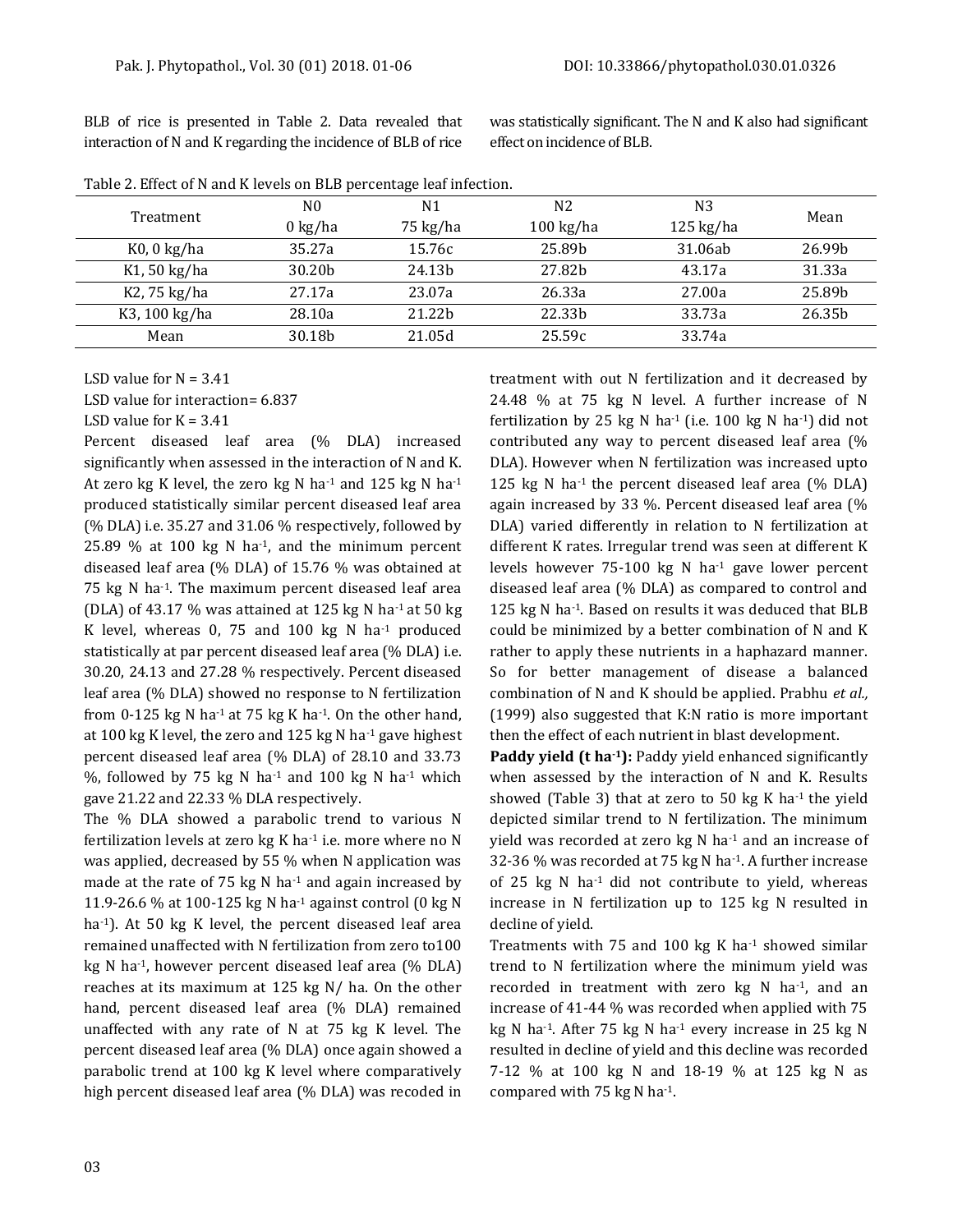### Pak. J. Phytopathol., Vol. 30 (01) 2018. 01-06 DOI[: 10.33866/phytopathol.030.01.0326](http://dx.doi.org/10.33866/phytopathol.030.01.0326)

| Treatment      | $N0$ (0 kg/ha) | N1 (75 kg/ha) | N2 (100 kg/ha) | N3 (125 kg/ha)    | Mean   |
|----------------|----------------|---------------|----------------|-------------------|--------|
| $K0$ , 0 kg/ha | 2.44c          | 3.62a         | 3.68a          | 3.14b             | 3.22c  |
| K1, 50 kg/ha   | 2.47c          | 3.89a         | 3.83a          | 3.25 <sub>b</sub> | 3.36bc |
| K2, 75 kg/ha   | 2.40d          | 4.09a         | 3.79b          | 3.34c             | 3.40ab |
| K3, 100 kg/ha  | 2.51d          | 4.32a         | 3.80b          | 3.48c             | 3.53a  |
| Mean           | 2.46d          | 3.98a         | 3.78b          | 3.30c             |        |

### Table 3. Effect of N and K levels on paddy yield (t ha-1)

LSD value for  $N = 0.14$ 

LSD value for interaction= 0.281

LSD value for  $K = 0.14$ 

Results indicated a marked increase in yield from zero kg N ha<sup>-1</sup> to 100 kg N ha<sup>-1</sup>. This increase in yield was attributed to more number of panicle bearing tillers, more 1000 kernel weight and more number of kernels per panicle at 75 and 100 kg N ha<sup>-1</sup>. This increase in yield was supported by Chaurasia and Duvellier (2006), they found an increase in yield with increased N rates. Tajani *et al.* (1993) and Myint *et al.* (2007) also observed an increase in yield with increasing N fertilization. However, there was a significant decrease in yield at 125 kg N ha-1 irrespective of different K levels. This decrease in yield may be due to high disease percentage. However, it was found no correlation between N uptake and yield of rice. Similarly,

Chaudhary *et al*. (2009) showed an increase in yield up to 85 kg N ha-1 beyond this level decrease in yield was attributed to accumulative effect of N toxicity and disease severity. The yield also displayed a positive increase with increase in K fertilization. These results were advocated by Jayasena and Brennan (2007) and Adejumo (2010) they explained that potassium fertilization increased the yield over the control.

### Table 4 Economic analysis of different application rates of N and K

|                    | Yield t | Value Rs. | Straw yield t | Value Rs. | Gross income Rs. | Variable cost Rs. | <b>Total Cost</b> | Net Return. | Benefit cost |
|--------------------|---------|-----------|---------------|-----------|------------------|-------------------|-------------------|-------------|--------------|
|                    | $ha-1$  | $ha-1$    | $ha-1$        | $ha-1$    | $ha-1$           | $ha-1$            | Rs.ha-1           | $Rs.$ ha-1  | ratio        |
| $T1: N1 \times K1$ | 2.44    | 79408     | 13.0          | 11011     | 90420            | 7941              | 93252             | -2832       | 0.97         |
| T2:N1×K2           | 2.47    | 80167     | 13.1          | 11138     | 91305            | 15667             | 100978            | $-9673$     | 0.90         |
| T3:N1×K3           | 2.40    | 78000     | 12.9          | 10956     | 88956            | 19275             | 104586            | $-15630$    | 0.85         |
| T4:N1×K4           | 2.51    | 81683     | 13.6          | 11530     | 93214            | 23468             | 108779            | $-15566$    | 0.86         |
| $T5:N2\times K1$   | 3.62    | 117758    | 16.8          | 14312     | 132071           | 14628             | 99939             | 32131       | 1.32         |
| T6:N2×K2           | 3.89    | 126533    | 17.2          | 14643     | 141176           | 23156             | 108467            | 32709       | 1.30         |
| T7:N2×K3           | 4.09    | 132925    | 16.8          | 14287     | 147212           | 27620             | 112931            | 34281       | 1.30         |
| T8:N2×K4           | 4.32    | 140292    | 16.9          | 14360     | 154652           | 32182             | 117493            | 37159       | 1.32         |
| T9:N3×K1           | 3.68    | 119600    | 16.4          | 13926     | 133526           | 15766             | 101077            | 32449       | 1.32         |
| T10:N3×K2          | 3.83    | 124583    | 16.7          | 14226     | 138810           | 23915             | 109226            | 29584       | 1.27         |
| T11:N3×K3          | 3.79    | 123067    | 17.2          | 14653     | 137719           | 27588             | 112899            | 24820       | 1.22         |
| T12:N3×K4          | 3.80    | 123608    | 16.8          | 14295     | 137904           | 31467             | 116778            | 21126       | 1.18         |
| T13:N4×K1          | 3.14    | 102158    | 15.9          | 13528     | 115686           | 14967             | 100278            | 15408       | 1.15         |
| T14:N4×K2          | 3.25    | 105733    | 15.8          | 13431     | 119164           | 22975             | 108286            | 10878       | 1.10         |
| T15:N4×K3          | 3.34    | 108550    | 16.2          | 13749     | 122299           | 27081             | 112392            | 9907        | 1.09         |
| T16:N4×K4          | 3.48    | 113100    | 16.9          | 14339     | 127439           | 31361             | 116672            | 10767       | 1.09         |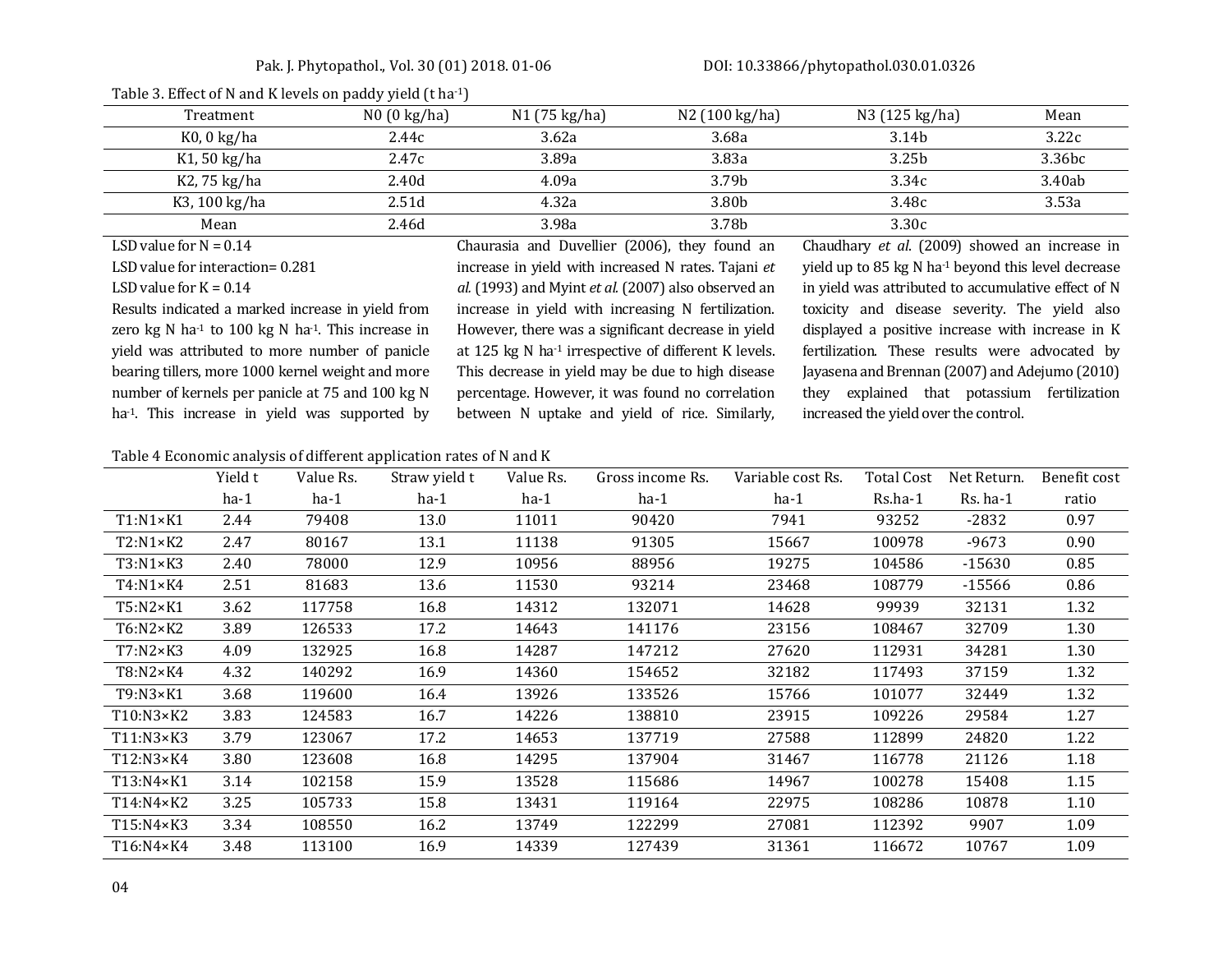Fixed cost Rs. per  $ha^{-1}$  = 85311.0 Straw price Rs. per ton = 850.0 Paddy price Rs. per 40 kg=  $1300.0$  Paddy price per kg =  $32.5$ 

## **ECONOMIC ANALYSIS**

The effectiveness of any production system is ultimately evaluated on the basis of it's economics. Economic analysis is criteria for basic determination of net benefits. The economic analysis for different N and K rates is essential to evaluate results from farmer point of view as they are more interested in net return or benefit. In the economic analysis of present study price of inputs and outputs prevailing in the local market of Faisalabad (Pakistan) was used to calculate the budget of treatments (Table 4).

The gross income was calculated by adding paddy and straw yield values per hectare. Paddy price was Rs.  $32500$  ton<sup>-1</sup> and straw price of Rs. 700 ton<sup>-1</sup>. The complete budget (2010) presented in Table 4.16 revealed that application of 75 kg N and 100 kg K ha-1 gave maximum net returns amounting Rs. 37159, whereas the highest cost benefit ratio (BCR) of 1.32 was obtained in treatments T8 (75 kg N and 100 kg K ha-) and T9 (100 kg N and 0 kg K ha-). The production level at T 8 is favored for lower disease severity.

### **CONCLUSION**

BLB responded significantly to different levels of N and K fertilizers. Both deficiency and excessive use of N promoted disease severity. Lower diseased leaf area (% DLA) was observed where N was applied at the rate of 75-100 kg ha-1. Results revealed that balanced nutrition is required to manage the BLB problem. As the rate of N fertilizer was increased the demand for potassium also increased. Super Basmati gave best paddy yield, highest harvest index value, higher gross income, maximum net returns, higher benefit cost ratio and provide more protection against BLB when fertilized @ 75 kg N & 100 kg K ha $-1$ .

## **REFERENCES**

- Adejumo, C. O. 2010. Promoting artistic and cultural development through service learning and critical pedagogy in a low-income community art program. Visual arts research, 36: 23-34.
- Chaudhary, S. U., M. Hussain, J. Iqbal and M. A. Ali. 2009. Effect of nitrogen doses on incidence of bacterial

 $N_1$ : 0 kg N ha<sup>-1</sup> = 0 bags of Urea K<sub>1</sub>: 0 kg K ha<sup>-1</sup> = 0 bags of K-Sulphate  $N_2$ : 75 kg N ha<sup>-1</sup> = 3.26 bags of Urea K<sub>2</sub>: 50 kg K ha<sup>-1</sup> = 2 bags of K-Sulphate N<sub>3</sub>: 100 kg N ha<sup>-1</sup> = 4.35 bags of Urea K<sub>3</sub>: 75 kg K ha<sup>-1</sup> = 3 bags of K-Sulphate  $N_4$ : 125 kg N ha<sup>-1</sup> = 5.43 bags of Urea K<sub>4</sub>: 100 kg K ha<sup>-1</sup> = 4 bags of K-Sulphate

> leaf blight in rice. Journal of Agricultural Research, 47.

- Davierwala, A., A. Reddy, M. Lagu, P. Ranjekar and V. Gupta. 2001. Marker assisted selection of bacterial blight resistance genes in rice. Biochemical genetics, 39: 261-278.
- GOP. 2010. Economic survey of Pakistan, 2010. Ministry of Food, Agriculture and Livestock Division (Economic Wing). Islamabad, pp. 22-23.
- Gothoskar, S. S., R. P. Scheffer, J. C. Walker and M. A. Stahmann. 1995. The role of enzymes in the development of Fusarium wilt of tomato. Indian Phytopathology: 381-387.
- Harris, G. 1997. Potassium deficiency in cotton linked to leafspot disease. Better Crops, 81: 10-11.
- IRRI. 2004. International Rice Research Institute "Rice", Almanac. 3rd Edition ed. Int. Rice Res. Inst, Los, Banos, Philippines, pp. 59-235.
- Jayasena, K. and R. Brennan. 2007. Potassium deficient barley is more susceptible to powdery mildew disease.
- Krupinsky, J. M., D. L. Tanaka, S. D. Merrill, M. A. Liebig, M. T. Lares and J. D. Hanson. 2007. Crop Sequence Effects on Leaf Spot Diseases of No-Till Spring Wheat. Agronomy Journal, 99: 912.
- Kürschner, E. 1992. Effects of Nitrogen Timing and Split Application on Blast Disease in Upland Rice. Plant Disease, 76: 384.
- Long, D. H., F. N. Lee and D. O. TeBeest. 2000. Effect of Nitrogen Fertilization on Disease Progress of Rice Blast on Susceptible and Resistant Cultivars. Plant Disease, 84: 403-409.
- Magen, H. 2008. Balanced crop nutrition: fertilizing for crop and food quality. Turkish Journal of Agriculture and Forestry, 32: 183-193.
- Mary, C. and J. Mathew. 1983. Chemical control of bacterial leaf blight of rice using antibiotics. Agricultural Research Journal of Kerala, 21: 17-20.
- Matho, R. and D. Ganguly. 2001. Heterosis and combining ability studies in maize. Journal of Research, 13: 197-199.